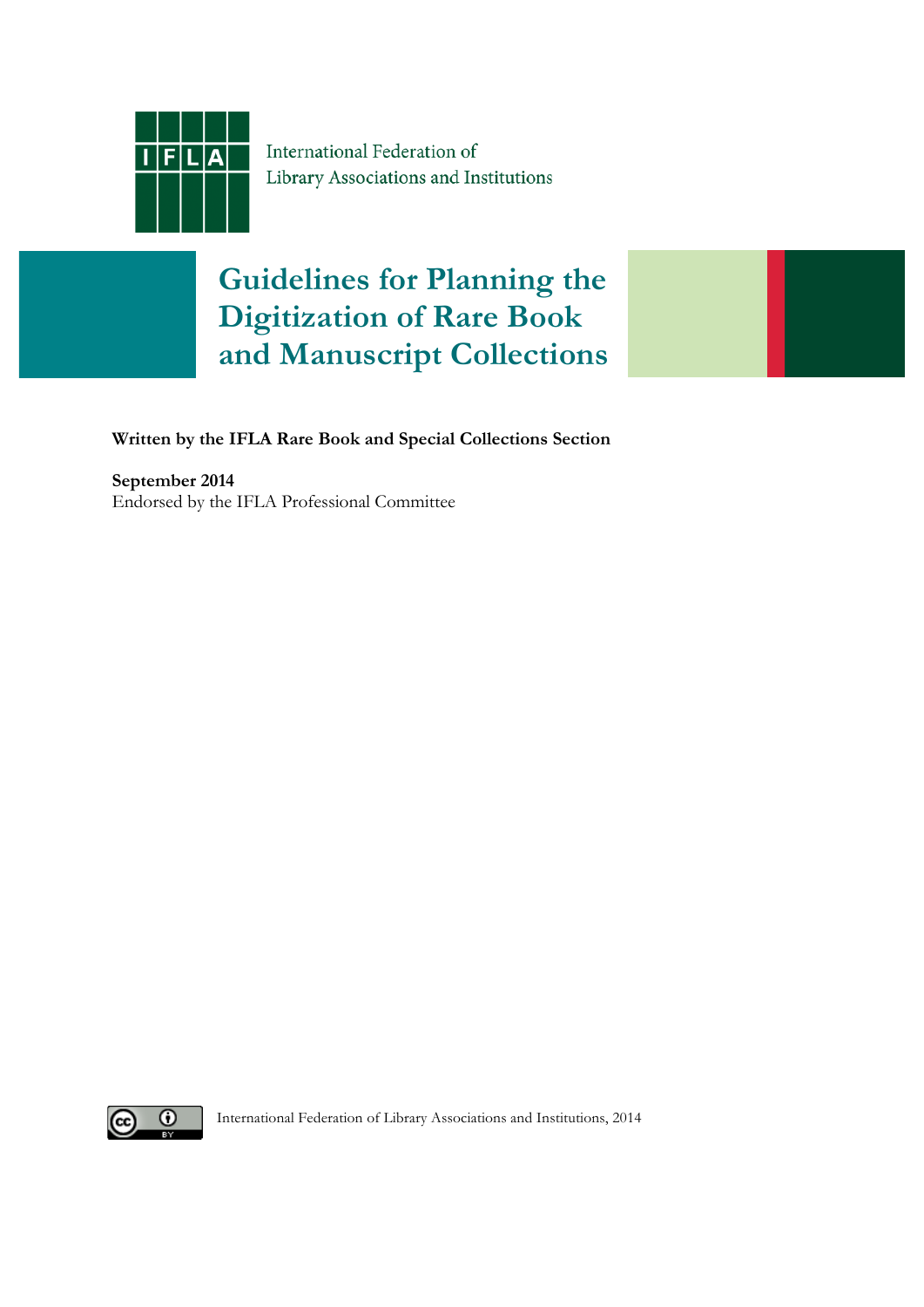International Federation of Library Associations and Institutions Guidelines for Planning the Digitization of Rare Book and Manuscript Collections

> Revised in January 2015 to reflect a change in the name of the author from Rare Books and Manuscripts Section to Rare Books and Special Collections Section.

©2014 by International Federation of Library Associations and Institutions. This work is licensed under the Creative Commons Attribution 3.0 (Unported) license. To view a copy of this license, visit: http://creativecommons.org/license/by/3.0

IFLA P.O. Box 95312 2509 CH Den Haag Netherlands

http://www.ifla.org/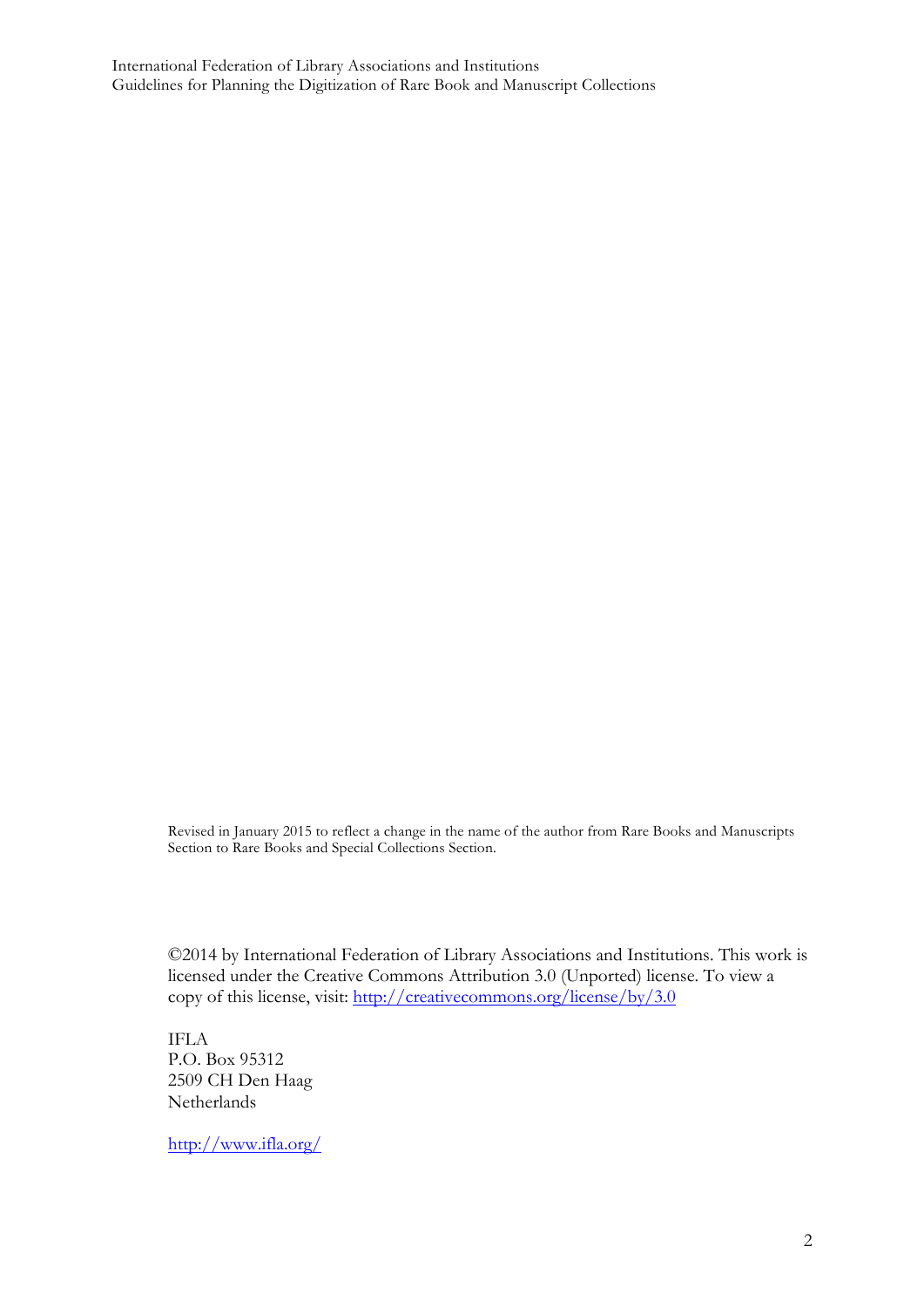# Table of Contents

| Introduction and scope                              | $\overline{4}$ |
|-----------------------------------------------------|----------------|
| Acknowledgments                                     | 6              |
| 1. Designing the project                            |                |
| 2. Selection of originals                           | 8              |
| 3. Workflow for creating the collection             | 9              |
| 4. Metadata                                         | 13             |
| 5. Display                                          | 14             |
| 6. Dissemination, promotion, and reuse              | 15             |
| 7. Evaluation                                       | 15             |
| 8. Long-term preservation of the digital collection | 16             |
| 9. Summary of recommendations                       | 16             |
| References                                          | 17             |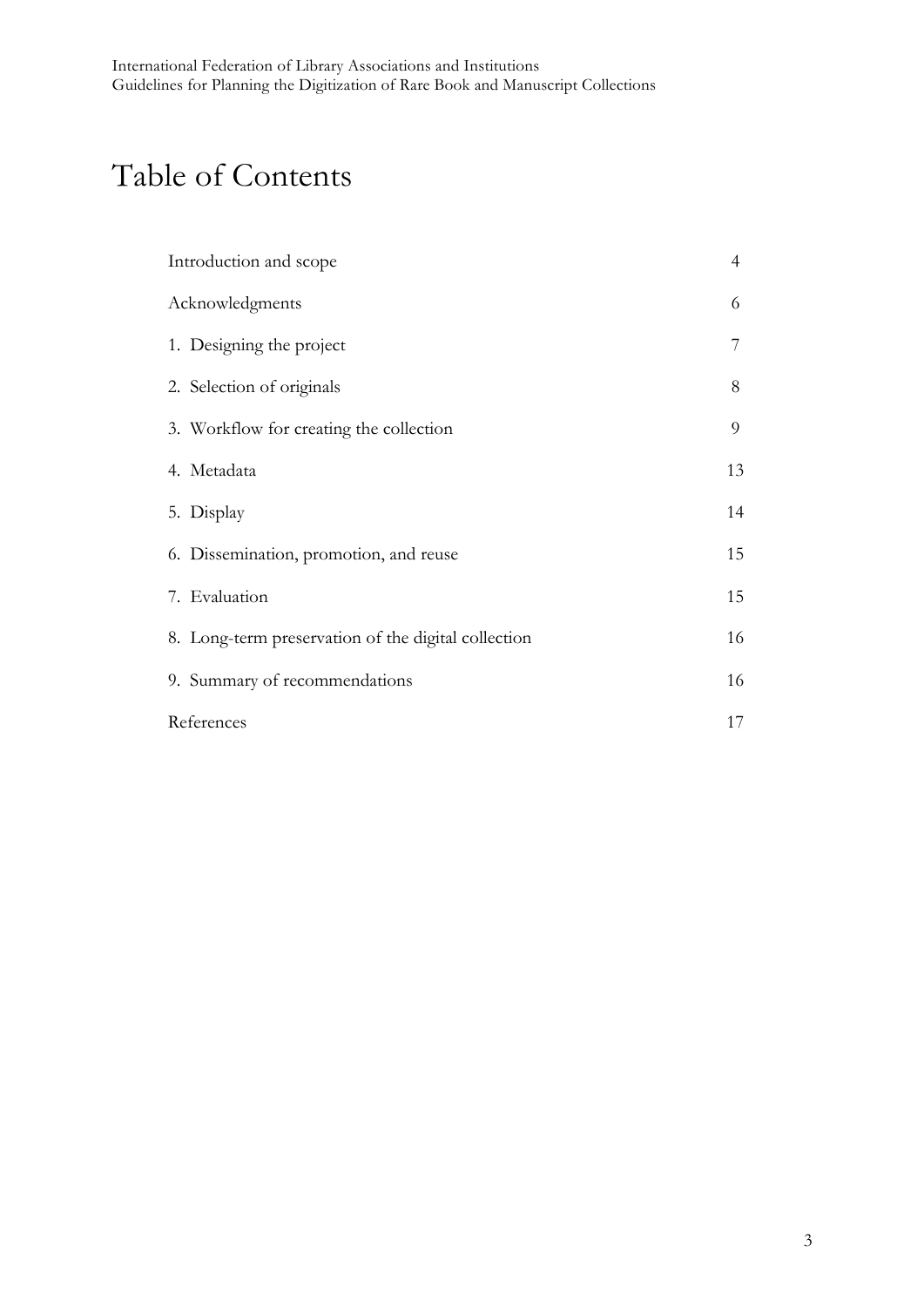## Introduction and scope

#### **Introduction**

The digitization of library collections is transforming the ways that people discover information and conduct research. Libraries have a responsibility to provide global access to their digital collections: the public demands it and scholars expect it. The Internet has broken down traditional barriers to access brought about by geographic distance, economic circumstances, political boundaries, and cultural sensitivities. Researchers are developing new fields of inquiry, often stimulated by the capacity of new technologies to juxtapose research resources from diverse sources and disciplines, and to manipulate digital texts and images in new ways.

Digitization transforms the discoverability and use of rare and special collections to a greater extent than it does for the general library collection. Once these collections are accessible, they become a core resource. Without digitization, rare and special collections remain obscure and hidden.

While many libraries have procedures in place for participating in "mass digitization" projects, the needs of unique, rare, and non-print format materials require special consideration and different procedures. One of the purposes of these guidelines is to address this gap.

These guidelines are intended for anyone who is involved in planning a digitization project for rare and unique materials including library leaders who are proposing projects, librarians and researchers who are planning and executing projects, and funding organizations that are considering supporting the digitization of special collections.

#### **Scope**

Digitization has profoundly changed the way we view library collections, services, and strategic planning. As a result, digitization guidelines have proliferated in many forms over the last fifteen years at the international, national, local, and institutional levels, and all of them reflect a set of best practices that continues to evolve. Some of these guidelines attempt to be comprehensive,<sup>1</sup> while others are more minimal and refer to other resources.<sup>2</sup> Still others concentrate on digital capture standards for specific media, <sup>3</sup> while some call attention to the need for more robust digital preservation programs.<sup>4</sup> Each successive document tends to enhance the previous ones rather than completely replace them. The Working Group that prepared these guidelines studied these previous efforts and attempted to write a complementary document that addresses the specific needs related to planning digitization projects for rare and special collections.

Rather than concentrating on technology issues, specific methods of digital capture, or digital preservation, these guidelines focus on conceptual planning and collaboration with potential users in order to achieve desired outcomes and sustainable results. They are written from the point-of-view of special collection managers, curators, and researchers who study the physical object as an artefact bearing intrinsic historical evidence as much as for the intellectual content that it contains. They also attempt to foreshadow the needs of users who are now conducting digital-based research that requires full-text analysis or large aggregations of "big data." They will also help professionals and non-professionals create sustainable and adaptable digital collections that will be re-useable and continue to have research value into the future.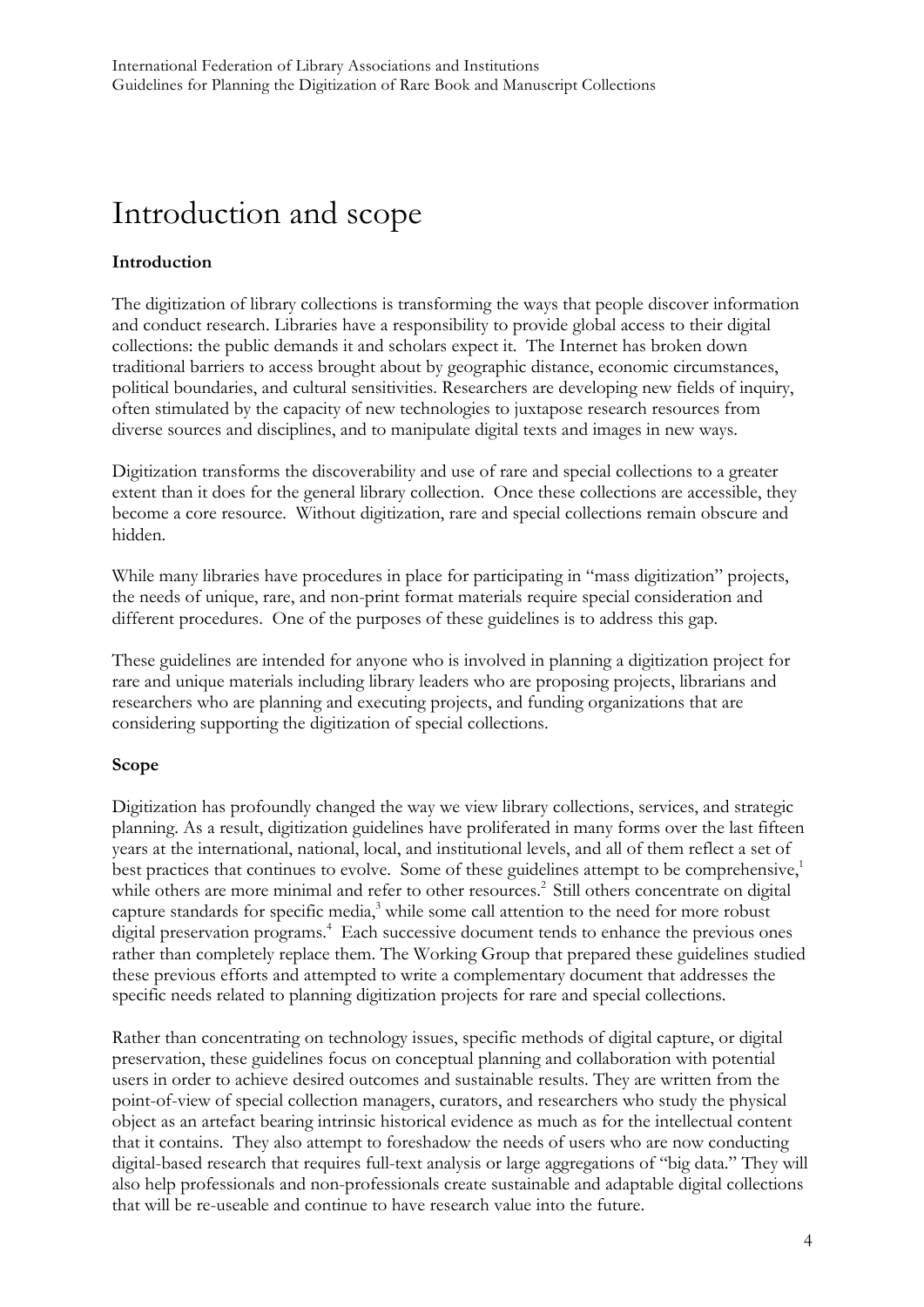Emphasis is given to the creation and discovery of digitized collections rather than individual objects. The digitization of rare and unique collections tends to be complex, because it is important to maintain physical, intellectual, and contextual relationships both within the various parts of a single physical object, but also among the parts of the collection as a whole. Maintaining these relationships for the user often involves special metadata as well as different discovery and use platforms. In addition, the user must have enough contextual information and metadata to be able to evaluate the authenticity and reliability of the digital surrogate. The ability to present an entire collection in context, while maintaining authenticity and communicating evidence of the physical artefact, requires careful conceptualization and planning, advanced preparation, the execution of a great many related activities, and collaboration across many library units.

Not covered in these guidelines are practices for digitizing parts of a complete object for special uses or the use of advanced spectral imaging required for conservation analysis or technologydriven research. They are also not intended to guide imaging for long-term preservation, which requires much more detailed information on imaging techniques, file formats, image resolution, and special equipment.

#### **Values, general tenets, and desired outcomes**

As the members of the Rare Books and Special Collections Section deliberated these guidelines, a number of shared professional values and desired outcomes emerged that informed the final text. They are expressed here as general tenets to guide decision-making:

- Diligently continue and defend the library's obligation to preserve and provide access to the original materials.
- Provide free, worldwide access to research resources, and, when possible, provide users the ability to download digitized objects and collections.
- Be sensitive to the needs of scholars; encourage a dialogue with scholars and users; invite participation in the planning process.
- Strive for achievable outcomes, open access, improved preservation, and added value to collections when possible.
- Build on evolving best practices and successful projects; build quality control into all phases of the project, from initial planning to final evaluation.
- Preserve both the structure and context of the original, document which copy has been digitized, and maintain a link back to the catalogue record.
- Administer "on demand" requests in a way that adds to the growing body of accessible, digitized collections.
- Leverage digitization projects to provide access to collections that have been hidden in the past.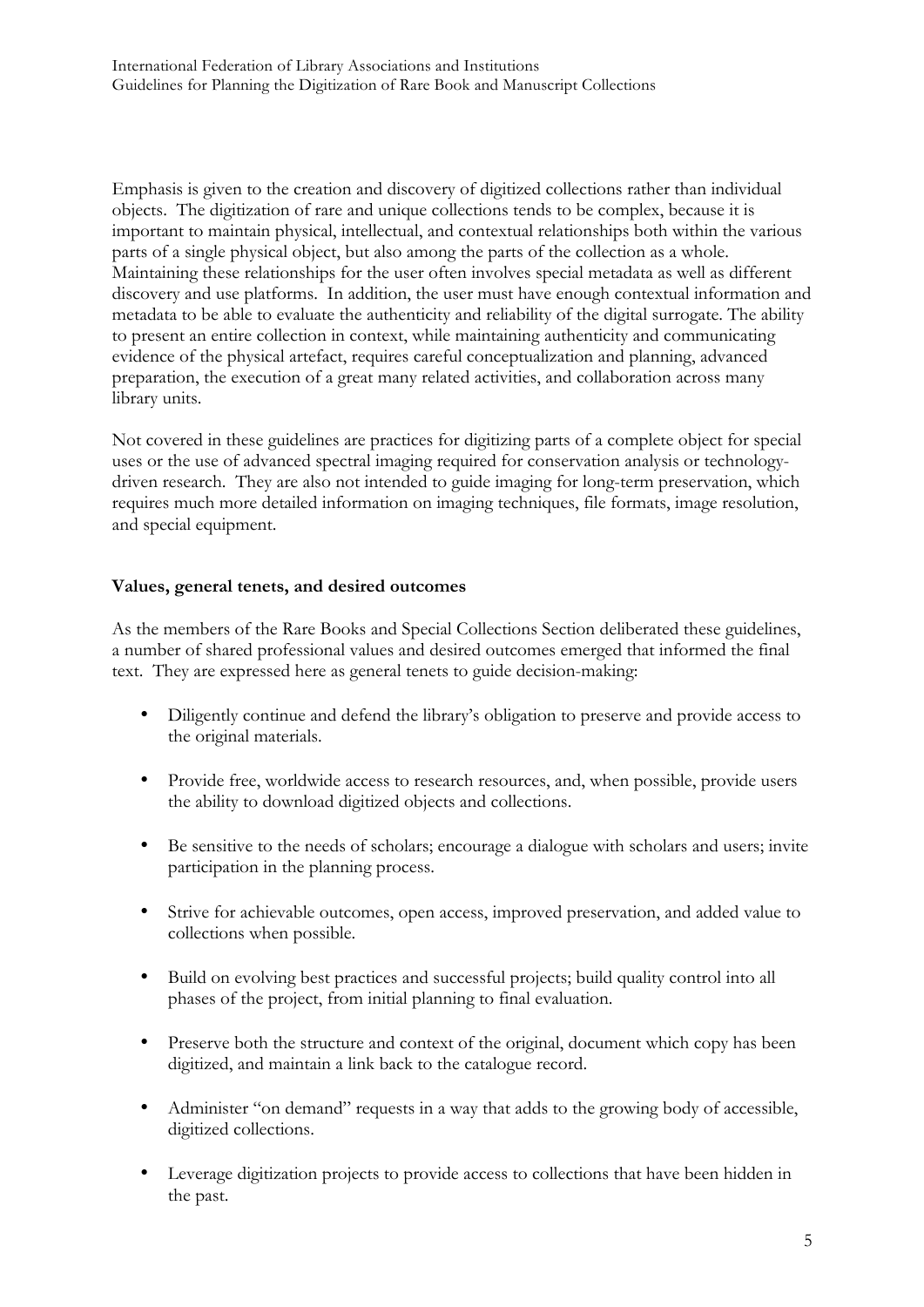# Acknowledgments

The IFLA Rare Books and Special Collections Section gratefully acknowledges the contributions of the Working Group who dedicated themselves to developing the guidelines over a 3-year period, and to many others who helped to refine and improve several draft versions.

These guidelines were identified as a priority strategic task at the Gothenburg meeting in August 2010. The Working Group chair, Isabel Garcia-Monge (Spain), hosted a 2-day midterm meeting in Madrid in April 2011, during which the group produced a first draft. The group reconvened for a full working day at the Puerto Rico meeting in August 2011 and produced a second draft in January 2012. A third draft was issued following a midterm working group meeting in Antwerp in February 2012. The Working Group then presented a 2-hour open conference session in Singapore in August 2013 to introduce the draft guidelines and solicit comments from the audience. More than 200 people attended the session and participated in an animated 45-minute question-and-answer discussion which resulted in much valuable feedback. This work would have benefited from receiving comments from members in other geographical regions who were not members of the Working Group and who did not respond to our call for review. The Working Group acknowledges that the views of all regions are essential in providing a balanced perspective on the planning of digitization projects. We positively encourage contributions from other parts of the world that we will include in future editions.

The Working Group members are listed below. (An asterisk (\*) denotes a member of the Rare Books and Special Collections Standing Committee.)

- Isabel Garcia-Monge, Chair (Spain)\*
- Ivan Boserup (Denmark)
- Anne Eidsfeldt (Norway)\*
- Pilar Egoscozábal Carrasco (Spain)\*
- Claudia Fabian (Germany)\*
- David Farneth (United States)\*
- Sirkka Havu (Finland)\*
- Wolfgang-Valentin Ikas (Germany)
- Raphaële Mouren (France)\*
- Angela Nuovo (Italy)\*
- Krister Östlund (Sweden)\*
- Edwin C. Schroeder (United States)\*
- Garrelt Verhoeven (Netherlands)\*
- Marina Venier (Italy)\*

Other people who participated, read, or commented on various drafts include:

- Jan Bos (The Netherlands)\*
- Mark Dimunation (United States)\*
- Joanna Escobedo (Spain)
- Cristina Guillén Bermejo, (Spain)
- Pilar Moreno García (Spain)\*
- Alexander Samarin (Russian Federation)\*
- Carolin Schreiber (Germany)
- Winston Tabb (United States)\*
- Marta Torres Santo Domingo (Spain)
- Olga Vega (Cuba)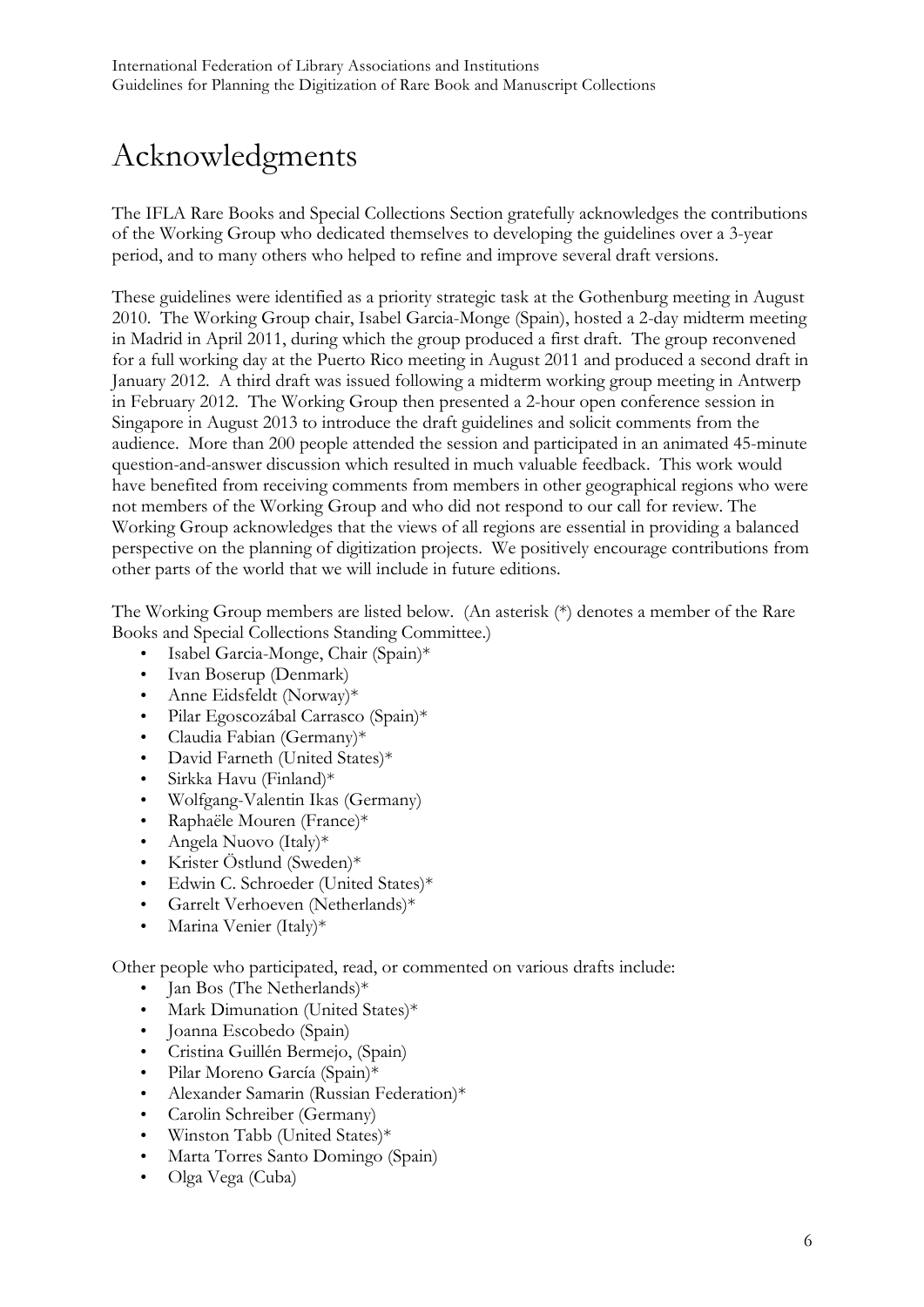# 1 Designing the project

Careful consideration of a number of overarching questions will facilitate the design and implementation of successful projects. A digitization project can result in different products and services. Available resources need to be considered. Clearly defined goals and outcomes at the beginning of the project will assist in advocacy and fundraising, and at the end will provide meaningful benchmarks for evaluation. It is important to begin the selection of a project by answering some basic questions.

### *What is the vision for the project? What are the goals and objectives? Who will use it? How will they use it?*

Is the goal to provide general research access or to meet the needs of a specific research agenda? Are you digitizing for access, or for preservation, or for both? How does the project fit into the overall goals of your institution?

Librarians value building long-term, comprehensive collections; scholars and users desire delivery tools tailored to their immediate needs; administrators look for projects that increase the institution's visibility and stature. Initial planning should address the needs of all of the interested parties.

### *Who should be involved in the planning?*

Teamwork is essential for an effective project. Most successful projects include scholars, users, administrators, library staff (cataloguers, curators, conservators) and technologists in the planning process. Workflows affect many departments within the library, and it is important to include everyone in making decisions that will affect their on-going work.

#### *Are there external funding opportunities?*

Many digitization projects are funded by grants or are achieved through collaboration with other institutions. External funding sources may have their own guidelines for selecting the collections to be digitized. Ensure that the project aligns with the priorities of all of the partners.

### *What level of complexity is desired? What level of complexity can be achieved?*

Often an ambitious project will require a phased development approach. If so, concentrate on building good, robust, and—most importantly—usable resources. Enhancements can be made over time, often involving the user community.

#### *What do you want to digitize, and why?*

Selecting materials to digitize can often be the most difficult part of the process, especially if there is high demand and limited resources (see chapter 2).

#### *Are there any copyright issues regarding the materials?*

If there are, you will need to consider them (see chapter 2).

*Should the digitization be accomplished in-house or by external service providers? Do you have the space, money, and equipment, and expertise? What can an external vendor provide?*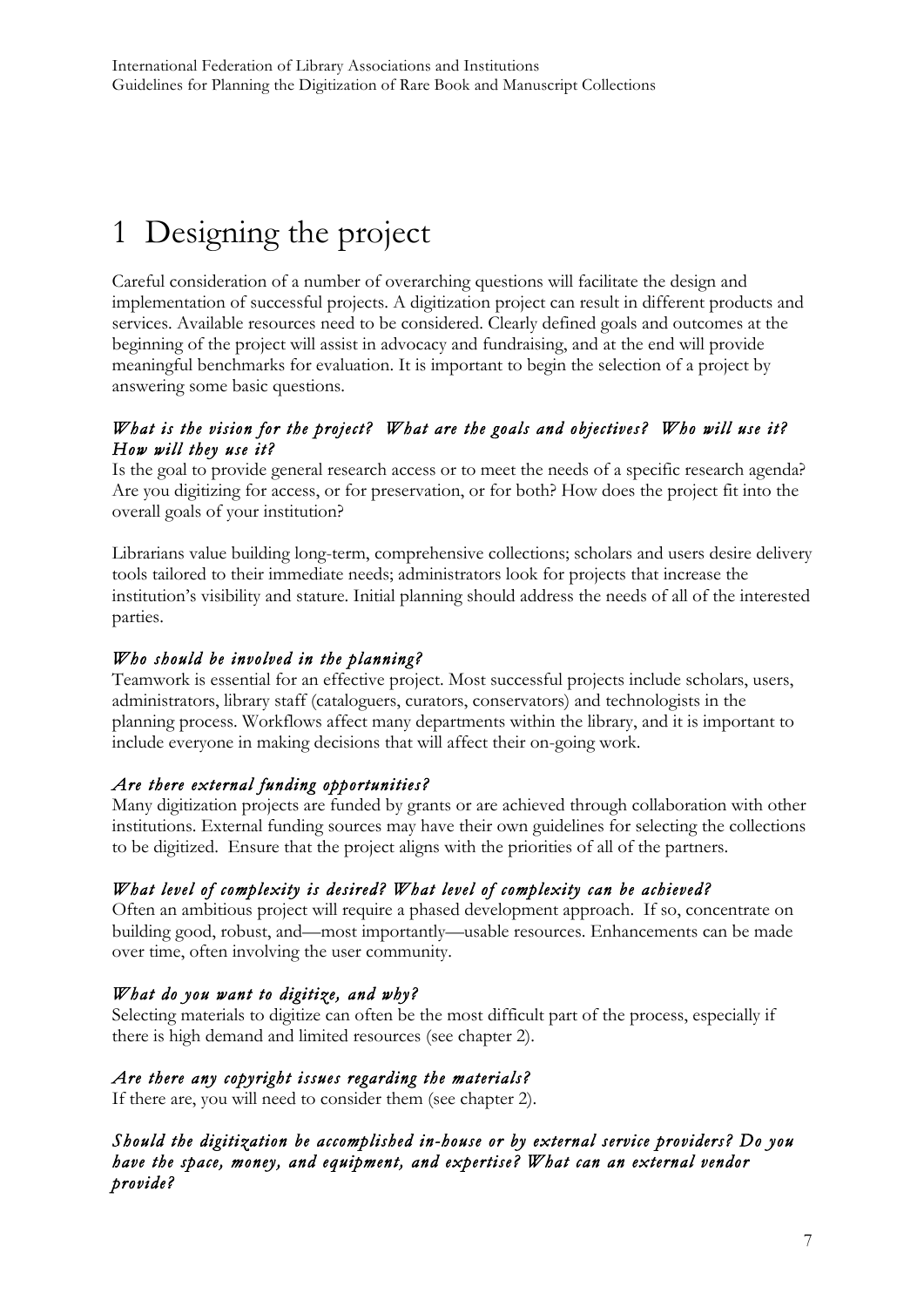The answers to these questions will depend on the capacities of the institution and the nature of the project. Advantages of doing the digitization in-house may include building expertise and infrastructure to accomplish future projects, less risk of damage to original materials (value and insurance issues are to be considered), and more control over the quality of the images and transfer of the data. On the other hand, using external service providers may provide expertise and better equipment, lower cost, and/or a faster completion time with guaranteed results, thus allowing in-house staff to accomplish other tasks. Remember that outsourcing always requires a significant amount of in-house staff time to manage the project.

### *What is the final format of the project? Do you have the means to achieve it?*

It is important to consider if the final format of the project will achieve the overall goals. Determine if you have the equipment, software, facilities, expertise, and funding required for completing the project successfully.

#### *Is a social-networking component envisioned, such as crowd-sourced transcription or metadata enhancement?*

Digitization projects have the potential to reach a broad public, and this audience should be considered when designing a project. Think about how your project might be enhanced by future contributions from scholars and other users.

### *How will you incorporate quality management into all stages of the project?*

Quality management is not limited to the creation of digital images; rather it should be considered and incorporated into every phase of the project. The overall quality parameters include: high quality optical images, completeness and reliability of the metadata (including links), faithfulness to the original, and ease of use.

# 2 Selection of originals

The selection of originals is an essential task in the development of a digital collection and one that relies heavily on specialist librarians. Collections, works, editions, and copies are to be studied and checked against the scope of the new digital collection. Chronology, geography, author, subject, format, owner, etc. may also need to be considered.

The following questions might help to determine the scope of the project and assist in the selection process:

- Do you want to digitize single, miscellaneous items, such as "treasures"?
- Do you want to digitize an existing collection?
- Do you want to create a new "virtual" collection? For example, a collection of items from different institutions that have something in common, such as provenance.

The design of the new digital collection at this level will be determined by the goals of the institution, its functions, and intended users. As digital collections and projects grow over time, it is useful to contemplate the future development and interaction with other collections from the same or other institutions.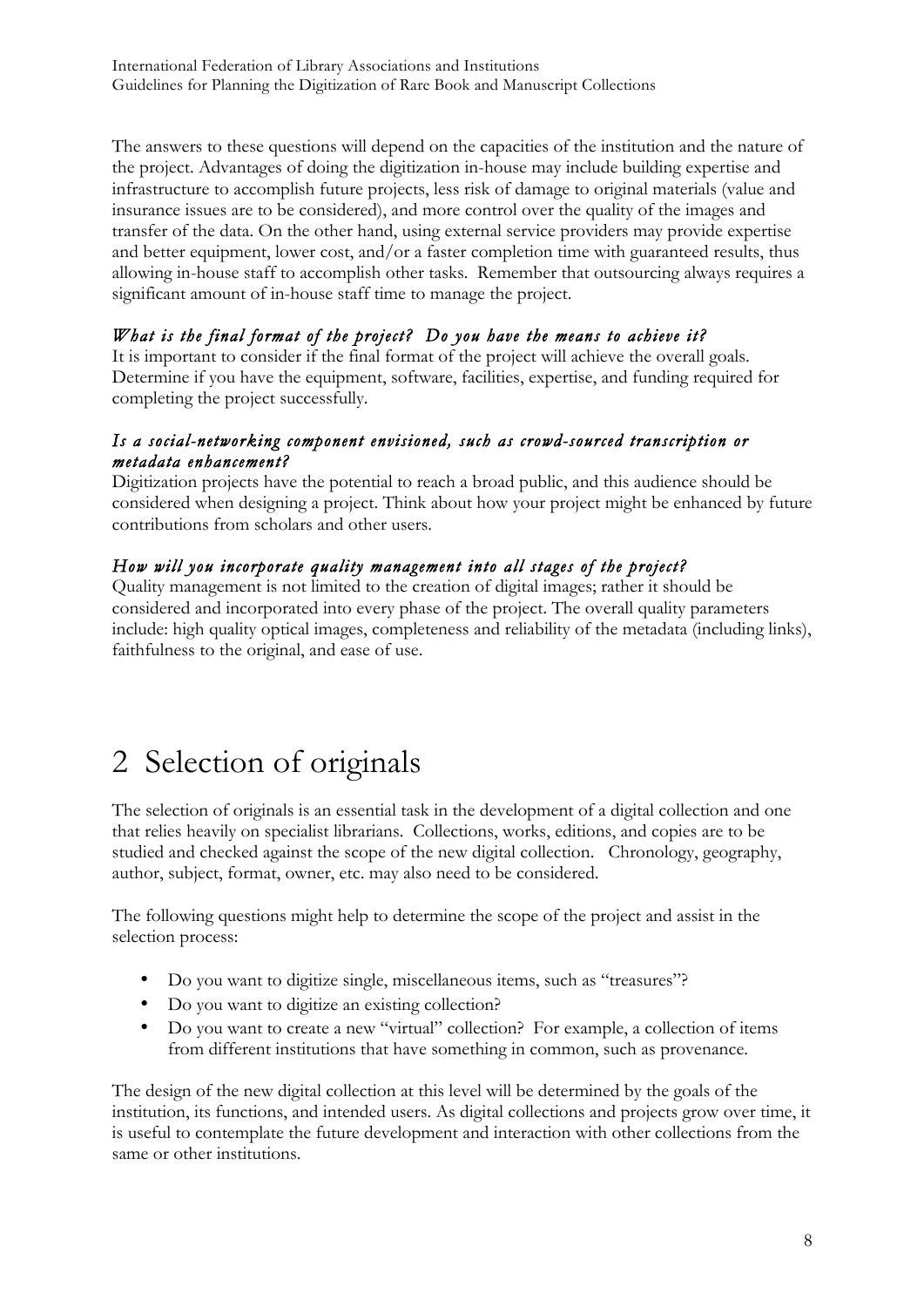Manuscripts and the majority of hand press books are unique items. Printed books may have significant variation within the same edition. Some copies will have specific interest because of a seal, manuscript annotations, or a bookplate. The number of editions and copies of the same work to be digitized must be decided according to the objectives of the institution and of the project, its public, and the available resources. At minimum, the best physical copy in hand should be selected for digitization.

Selection should include a physical review of the material, as its condition will influence the digitization process. Communication between staff doing the selection and staff doing all other activities is essential.

Digitization on demand is another way of developing digital content but it cannot be considered as the basis of a collection.

It is always preferable to digitize a complete intellectual entity, rather than part of it. Therefore, digitize an entire book or document rather than a chapter or a page. Digitizing parts of objects for one-time use are not the objective of these guidelines.

### **Copyright**

The digitization, dissemination, and reuse of collections depend on intellectual property and privacy issues related to the content; laws that regulate these issues vary significantly from country to country. Identify which items are in the public domain and which are not; this activity should be accomplished when new physical collections are acquired for the institution. Copyrighted materials can also be digitized under adjudicated regulations and agreements. Rights ownership and "terms of use" are also very important in projects developed through agreements with collaborators and other third parties; they must be discussed and agreed upon in advance and in writing before the project starts. In addition, a digitized object can be considered a new edition in itself. As a result, the availability and terms of use for every digitized object and collection should be clearly stated to users.

## 3 Workflow for creating the collection

The process of creating a digital collection can be broken down into various phases or steps. Each institution may organize these activities slightly differently, but the basic processes remain the same. All of the processes should be adequately documented. If the general design of the project and the tasks of the participants are clearly defined and known, mistakes and misunderstandings can be prevented.

#### **Step 1: Inspecting and preparing the materials for digitization: physical condition and existing metadata**

Materials that are to be digitized will usually be removed from their permanent storage location and their subsequent movements should be tracked as closely as possible. Fragile materials should be evaluated by a conservator to minimize the potential for physical damage during the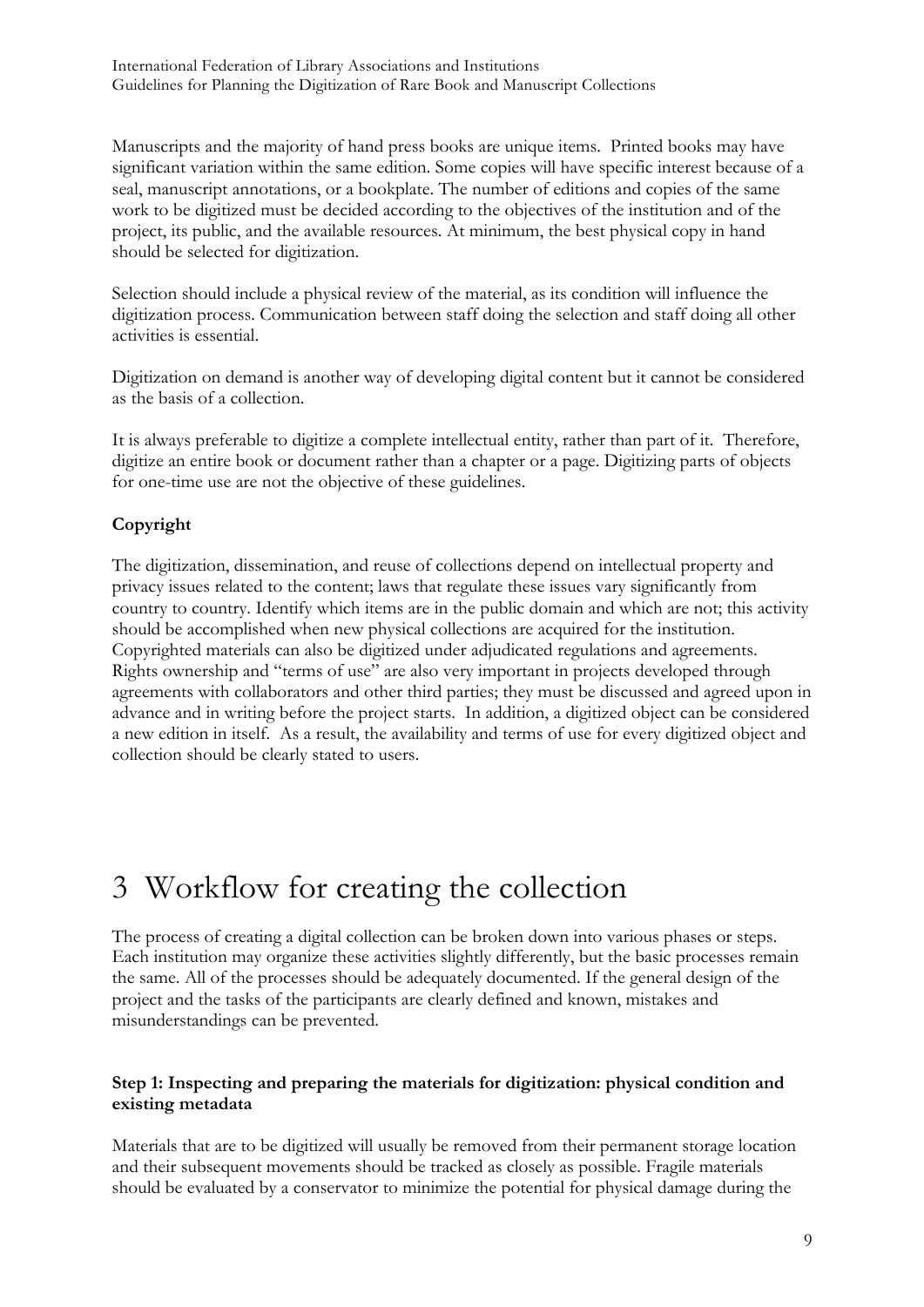digitization process. Scanning technicians should receive proper training to ensure the safe handling of the materials, and they should be instructed to notify a supervisor if an item could be damaged by the digitization process. All items should be inspected at the beginning and at the end of the process.

Librarians should evaluate if the current bibliographic metadata is adequate to support user discovery. The bibliographic metadata should be in a system that permits user searching and accommodates links to and from the digital surrogate. Cataloguing is an essential part of the creation of the collection, and it should include decisions about the protocol, level and detail of the description, and the language or languages in which it is going to be codified. As a minimum, there should be one description in the language of the main catalogue; translations to any other language could be added in order to participate in national and international projects and to provide wider access to the materials. Other multilingual tools or protocols can also enhance access to records. The length and depth of the descriptions should be balanced: their anticipated public and dissemination will influence these decisions. If adequate metadata do not exist, it should be created before digitization occurs. (See Chapter 4 for a more detailed discussion of metadata.)

In addition, adequate structural metadata should document the various physical parts of the object, and the object should be checked against the metadata to make sure that all of the parts are in order. Items should be foliated if necessary. Manuscripts should be checked against the foliation. In the case of archives, the order of the folders in the boxes, and items in the folders, should be checked against the inventory or finding aid. Items to be omitted from digitization should be flagged.

#### **Step 2: Digitization process**

#### Choice of equipment

Choose digital capture equipment suitable for the items to be digitized and appropriate to the goals of the project. For instance, high-resolution digital cameras are recommended for medieval manuscripts and other materials for which researchers will want to study minute details. A flatbed scanner may be well suited to modern photograph collections. Special book scanners can be used for a wide range of printed books.

Whenever possible, the same process should be used for an entire object to provide uniformity. Some of the automated equipment that has been developed for mass digitization projects may be inappropriate for digitizing rare and fragile materials due to the risk of damage.

#### Image Quality

Resolution, colour depth, and lighting should be decided by taking into account any specific standards and recommendations generally accepted for the particular material, requirements for the archival master, and the requirements of display and use, according to the general design of the project. Other elements of image quality to consider include colour saturation, image brightness, image integrity, and the absence of halos and other optical flaws.

If foldouts are photographed with different equipment, the images should be inserted into the proper sequence.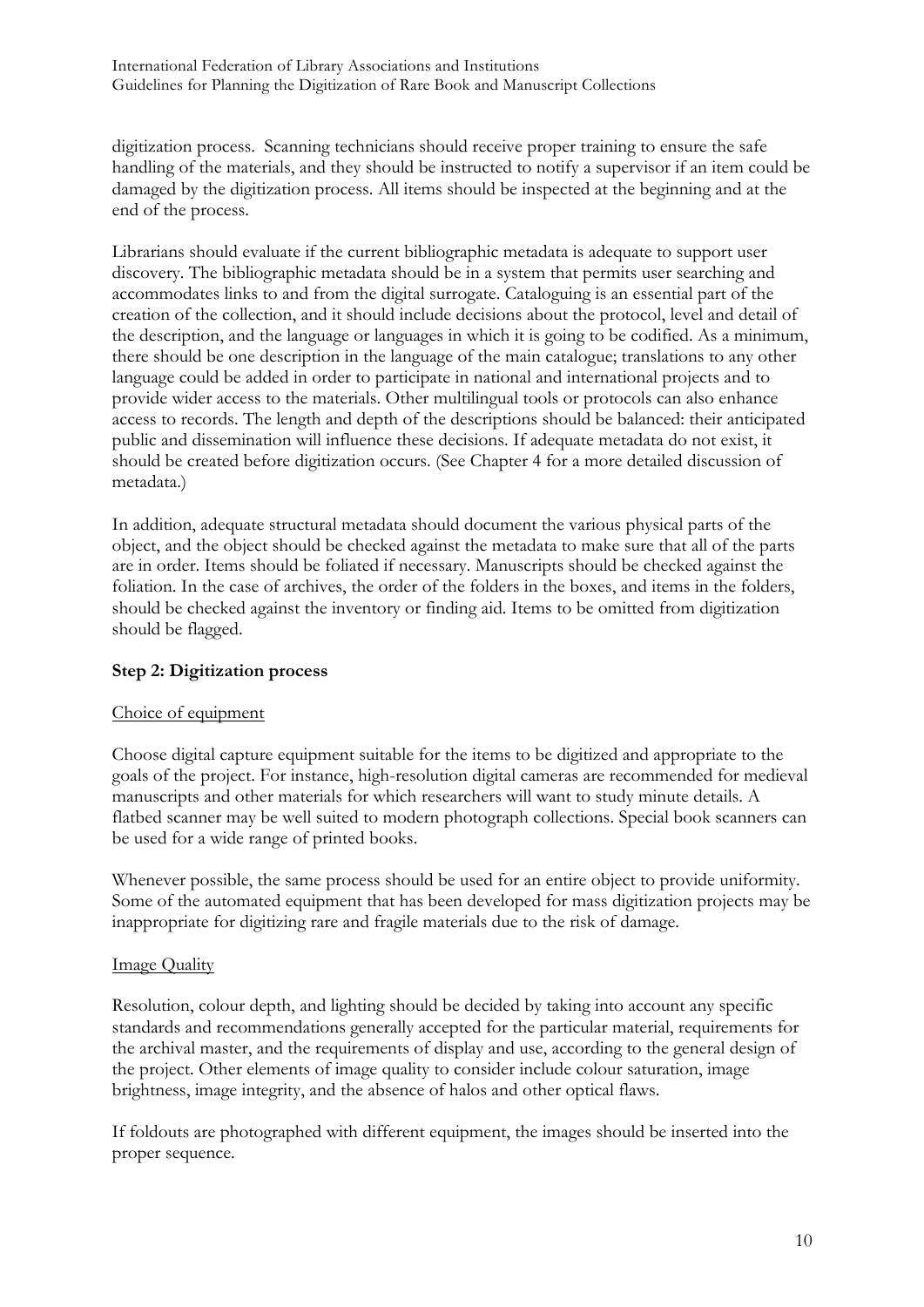When planning capture resolutions, be sure to calculate how much storage space you will need, and consider the download time that researchers will experience. Institutions that wish to digitize collections only once to accommodate current and future needs should consider capturing at 1.5 times above the currently desired final format. The higher the image quality, the more uses the file will have in the future.

#### Fidelity to the Original

When digitizing rare and unique material, it is important to preserve and recreate as much as possible the look and feel of the original object. The entire physical object should be captured and not just the intellectual content. It is necessary to photograph entire pages front and back (including beyond the edges) and not to crop images within the page edges. Bound volumes should be photographed cover-to-cover, including flyleaves, empty pages, pastedowns and bindings (front and back covers and their interiors, the spine and the edges). No matter the format, the entire work or artefact should be reproduced. Special features (such as watermarks), on the other hand, are usually digitized with a different process and are often inserted at the end of the sequence or as a separate file.

To convey to the researcher the size of the original object, a linear scale should be included in the image. The orientation of pages within one binding unit should not be altered by image processing or turning the object.

During the image capture, scanning individual pages of books is usually preferred because it accommodates items with tight bindings and facilitates the display of pages with page-turning software. Scanning two facing pages sometimes may be necessary to display its content or preferred in order to maintain orientation and coherence; however this method can lead to indexing problems later on.

Paper or cardboard should be inserted behind damaged pages. Translucent pages should be backed with beige or white backgrounds to minimize "bleed-through"; some institutions use black for certain types of originals, but this method usually reduces the contrast of the image. Most institutions attempt to use the same background for the entire project.

Colour is one of the most important and complex issues when attempting to recreate the look and feel of the original object. At least one selected page or image from an object should contain a colour target to facilitate colour calibration. Each piece of equipment should be calibrated to the same colour value standard (for example, the CIR-Lab system) and re-calibrated periodically. Display hardware should also be calibrated.

#### Issues related to conservation

Conflicts between requirements of image quality and preservation concerns are inevitable and should be worked out in advance. Many special materials such as manuscripts are unique, often priceless, artefacts. Once digitized, however, a digital copy may help to ensure preservation of the original by serving as a surrogate. Digital files can also be used to create preservation microfilm of fragile originals.

Conservation issues to be considered for all projects—and especially in the case of out-sourced projects—include: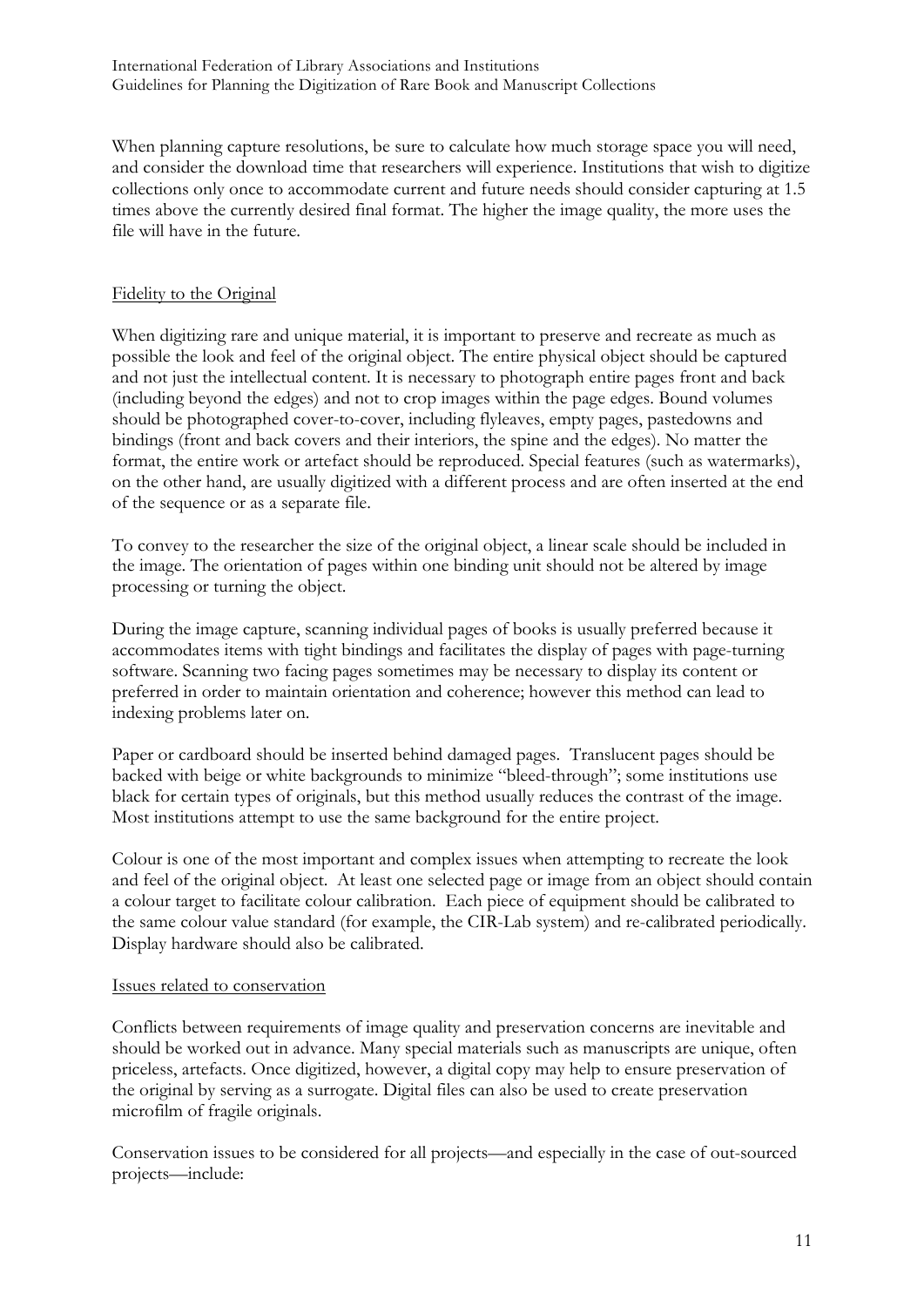- The availability of trained conservators for consultation before and during digitization
- Control of environmental and security conditions during digitization and transport
- Use of special equipment to minimize damage (such as humidifiers, book cradles, etc.)
- Specific instructions and training for the scan operators, such as the appropriate opening angle for books and the appropriate handling of fragile objects

Conservators often disagree on the use of glass plates to keep the original flat during digital capture. Some consider the risk of damaged pages or spines to be too great. Others accept the practice. Newer manual book scanning devices are being developed that minimize the pressure exerted by the glass plates. Unbinding volumes for any kind of reproduction is no longer considered a best practice.

All original materials should be returned to their permanent storage locations as soon as possible, after being carefully checked for possible losses or damages. All the movements of these items must be tracked and documented.

### **Step 3: Post-capture image processing and system ingest**

Images should go through a post-capture quality control process to ensure the accuracy and integrity of the end product (with the help of calibrated monitors). Images that do not meet the quality standards of the project should be photographed again and replaced. Missing images should be supplied and inserted into the proper sequence. The structural metadata should be reviewed again and revised as necessary.

No image processing should be done at this stage other than colour correction. Institutions should have a policy about if, or when, colour correction is permitted. The policy should also indicate how information about post-capture image colour manipulation is communicated to the user.

File naming should be standardized according to institutional policy. Some institutions have developed file-naming policies designed to associate the digital file with the institution and/or with the physical object. Each digitized object should have a persistent identifier.

Some projects may also employ additional processes to enhance access and usability, such as Optical Character Recognition (OCR) processing, text mark-up, and/or the inclusion of geospatial coordinates.

Institutional watermarks hamper and prevent the use of images. If added, they should not interfere with the main part of the image.

Images should be transferred to staging servers for system ingest. At the appropriate time, the archival "master" images should be transferred to a permanent digital repository and deleted from workstations and other temporary storage devices.

These guidelines will not cover system ingest (the process for transferring digital images and metadata into management and discovery systems) because the process is dependent on local technology infrastructure and/or the requirements of specific digital repository technologies.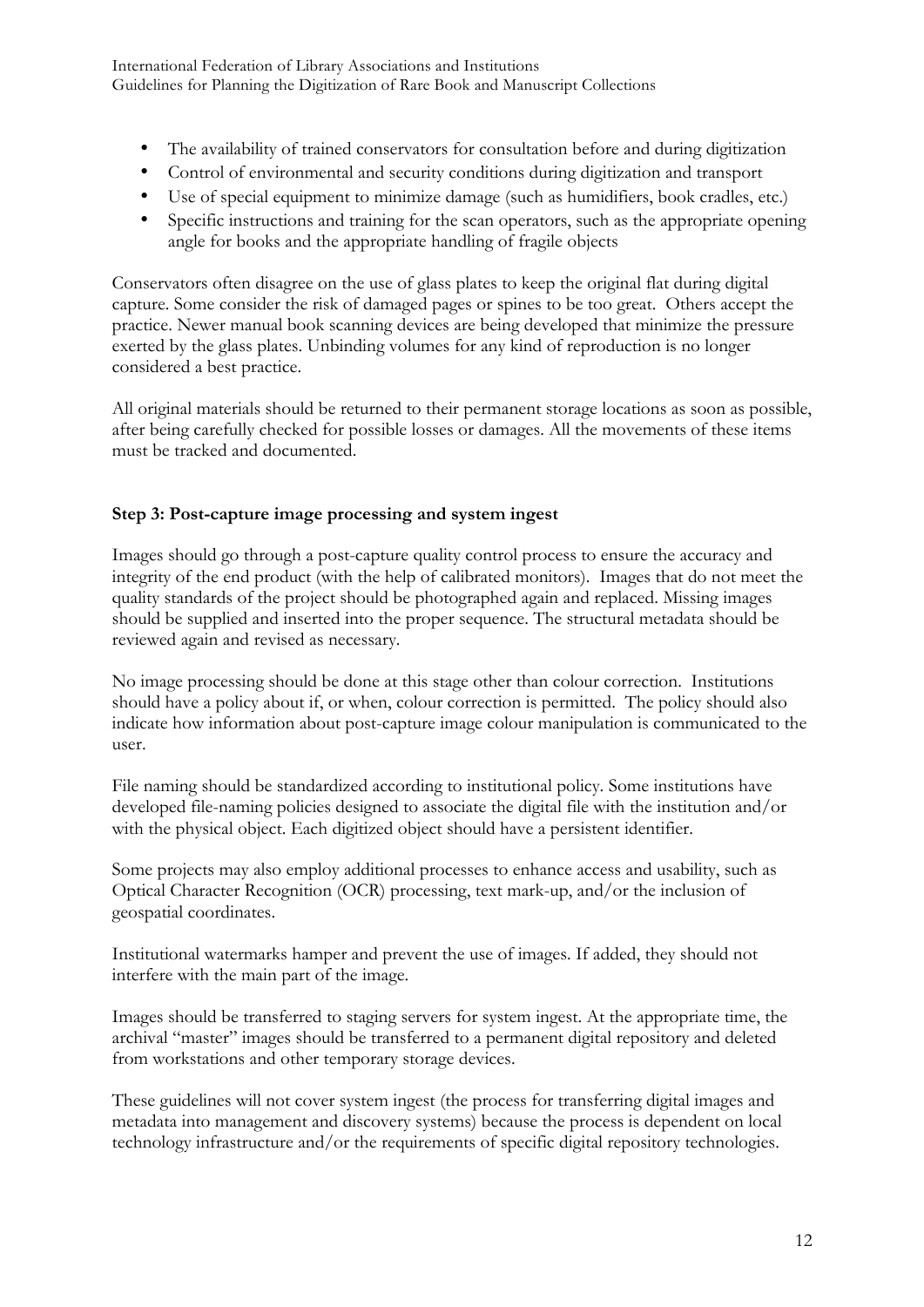## 4 Metadata

Librarians have been using bibliographic metadata (cataloguing) and some types of structural and administrative metadata to manage and provide access to physical collections. Now librarians are creating updated metadata models that not only provide access to digital objects but that also provide the information needed for long-term preservation and to facilitate access in networked discovery systems. The following section describes four types of metadata appropriate to digital collections.

#### **Bibliographic (or descriptive) metadata**

Bibliographic metadata describes the physical object being digitized, including information about its intellectual content. All materials selected for digitization should have some bibliographic metadata before they are digitized. After the items are digitized, links should be added to the catalogue records pointing to the digital version, and from the digital version pointing back to the catalogue record.

These records should be created using accepted international standards and can be minimal level records or complete bibliographical records. As mentioned, physical description (more or less detailed) of the item or holding should also be created.

Each object should be addressed by a catalogue record in the online catalogue (it can be a collection-level record), which then can be mapped and/or harvested into other systems. The resulting digital object can also have its own description in the catalogue if it is considered convenient or necessary.

#### **Structural metadata**

For studying complex objects such as medieval manuscripts, archives, correspondence, or photo albums, the researcher must be able to recreate (or reassemble) the physical item from the individual digital page images. Libraries that are digitizing medieval manuscripts and other similar complex objects should take care to provide excellent collation and other forms of structural metadata. At minimum, the researcher should be able to determine the original sequence of the pages or images. Older and newer foliations should be provided (if none existed, the book should be foliated prior to digitization). The total number of pages should be given as well as identifications of recto and verso. Other important elements include numbering schemes, textual divisions, important quotations, and illustrations.

#### **Image (or technical) metadata**

The image metadata (sometimes called technical metadata) is usually captured automatically by the camera or scanner and appears in the header of the file. It should include:

- The length and width in pixels
- Sampling
- Compression
- Resolution
- Size in bytes
- Production information (such as the brand and model of the camera or scanner)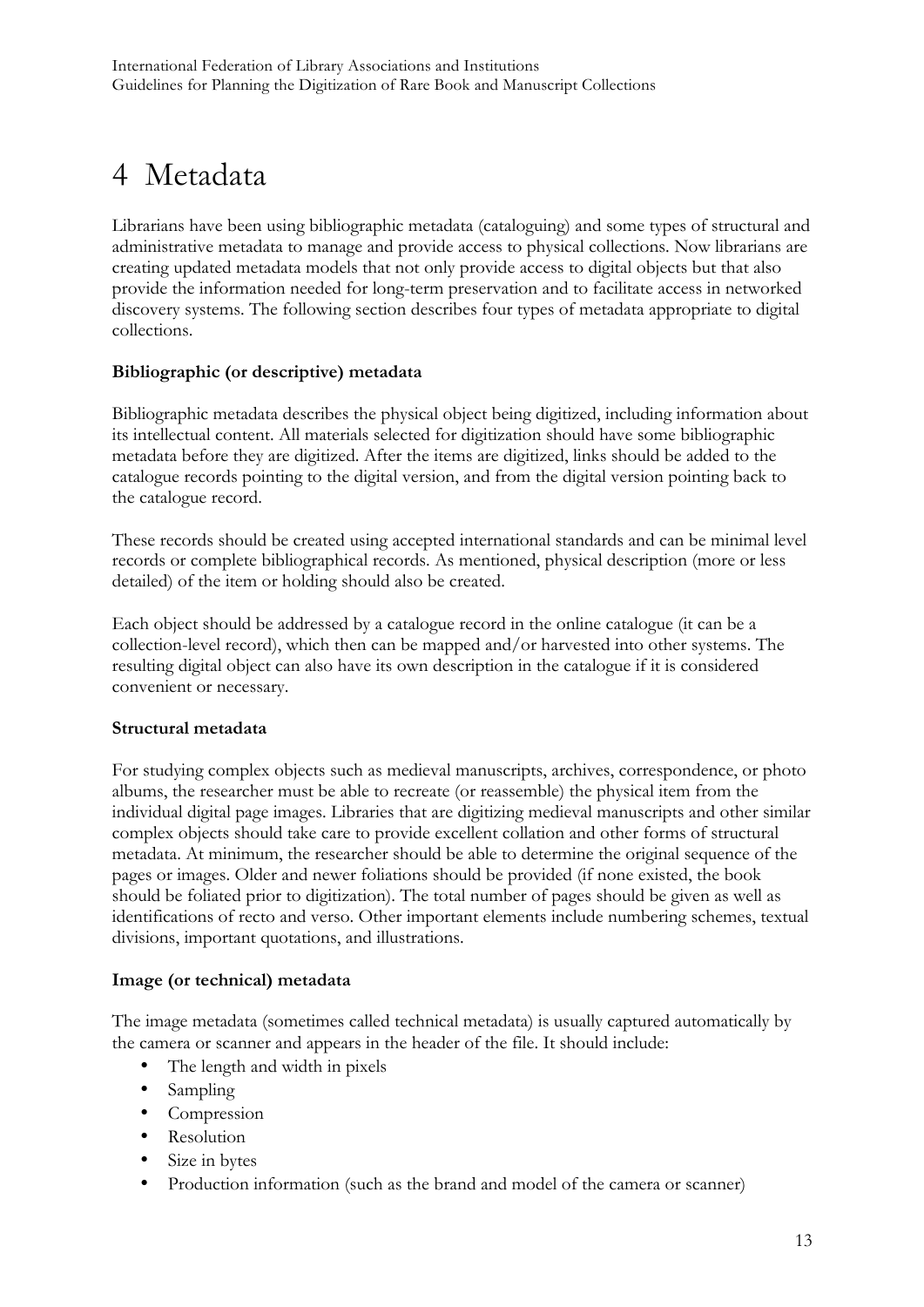International Federation of Library Associations and Institutions Guidelines for Planning the Digitization of Rare Book and Manuscript Collections

• Date of creation

If the image has been manipulated, this information must be included and accessible to the users.

#### **Administrative metadata**

Many libraries require additional administrative metadata to assist in managing access to the digital files. Administrative metadata might include the name of the photographer, the owner of the image or of the original item, copyright information, and credit lines. Administrative metadata might also include information about collection items that were not digitized and why, decisions made during the digitization process, and descriptions of routine image manipulation applied uniformly to the collection.

## 5 Display

Users are looking for open and free access, easy discovery through common search engines, unproblematic interaction and display using standard web browsers and plug-ins, viewing options (including two-page display and zooming capabilities), tagging functionality (especially for later retrieval), individualized annotation capabilities, printing capabilities, and the ability to download, reuse, and combine. Presentation formats should be easily browsed, downloadable, and easily manipulated.

Presentation files are usually created from the "master" files. The display and format of the files depends on the objectives of the project; for example, TIFF or JPEG 2000 files are appropriate when a high degree of zoom is needed by the user. The master high-resolution TIFF files are usually saved for archival purposes and not used for presentation because they are too large for rapid display and easy manipulation while JPEG and PDF are popular presentation formats. (See Chapter 8 for long-term preservation of the digital collections.)

The user should be informed if the presentation formats have been manipulated in any way (e.g. cropped). Secondary products of the digitization, such as fictitious or reconstructed editions for incomplete holdings should be clearly stated. Users should be able to easily determine where they are located in the document or collection, and should be able to return to logical places easily. At a minimum, strive to recreate the reading room experience, and, if possible, go beyond with additional features.

Clearly display to the user any copyright restrictions or other "terms of use." Consider using an established standard for conveying this information, such as a Creative Commons license.<sup>5</sup>

In order to insure persistent access to a resource, the use of a Persistent Identifier (PI) is strongly recommended, such as PURL (Persistent Uniform Resource Locator), URN (Uniform Resource Name), DOI (Digital Object Identifier), or Handle. A Persistent Identifier not only facilitates access when local URLs to the unique digital object are changed, but it also provides a convenient method for citation and future verification. It will also be critical in any future linked data environment.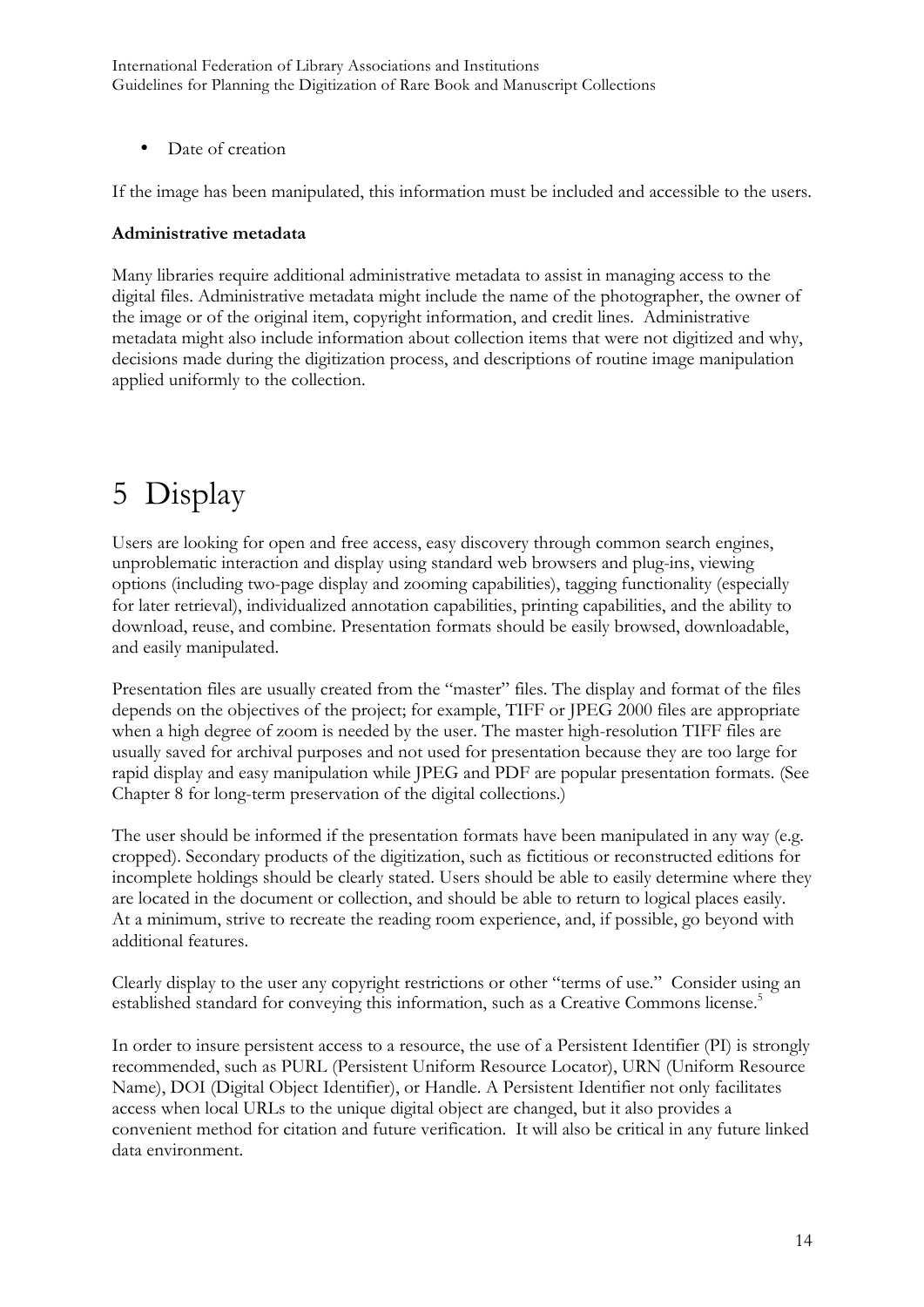## 6 Dissemination, promotion, and re-use

Bibliographical descriptions of the digitized items and bibliographical records of the digitized files (if they have been created) should be included in the main catalogue and linked to the files. These descriptions will also be stored in the digital library system, and they should be linked back to the main catalogue.

Most libraries and grant-funded projects have a mandate to provide global access to digitized collections, which often includes the distribution of metadata, links, and sometimes the images as well.

One way to increase access and visibility is through the use of portals and other aggregators, which might be international, national, or subject-specific.<sup>6</sup>

Many libraries also promote and advertise digital collections through the use of blogs and social networking sites as a way of reaching out to interested organizations and associations. Before sharing content with external services and aggregators, libraries should carefully review the "terms of participation" and legal rights of images to make sure that they do not conflict with library policies or other collaboration agreements already in place.

Many digitized collections form part of larger research projects. Libraries may provide annotations, commentary, and other important contextual information to add value to digitized collections and make them more useable. Newer distribution systems are offering technology to facilitate transcription, annotation, and image analysis.

# 7 Evaluation

Most libraries wish to evaluate the success of digitization methodologies as well as evaluate the diffusion and impact of their digitization projects and programs. Several organizations have developed forms to facilitate the evaluation process. Statistics related to production and use can provide a good starting point for quantitative evaluation, such as: the number of books/objects digitized, the number of visits to portal pages, the number of times a digital object is viewed and/or downloaded, the number of times it is cited or linked to, etc.

More important and difficult, however, is qualitative analysis, which often requires feedback from users. Consider the following questions:

- How faithful is the surrogate to the original? Is the image an effective substitute for the original, or does the researcher need to see the original at least once to accomplish his objectives?
- Is the product readable and usable?
- How well does the technology fulfil the research needs?
- How is the resource being used, and by whom?
- How is the resource being reused or repurposed?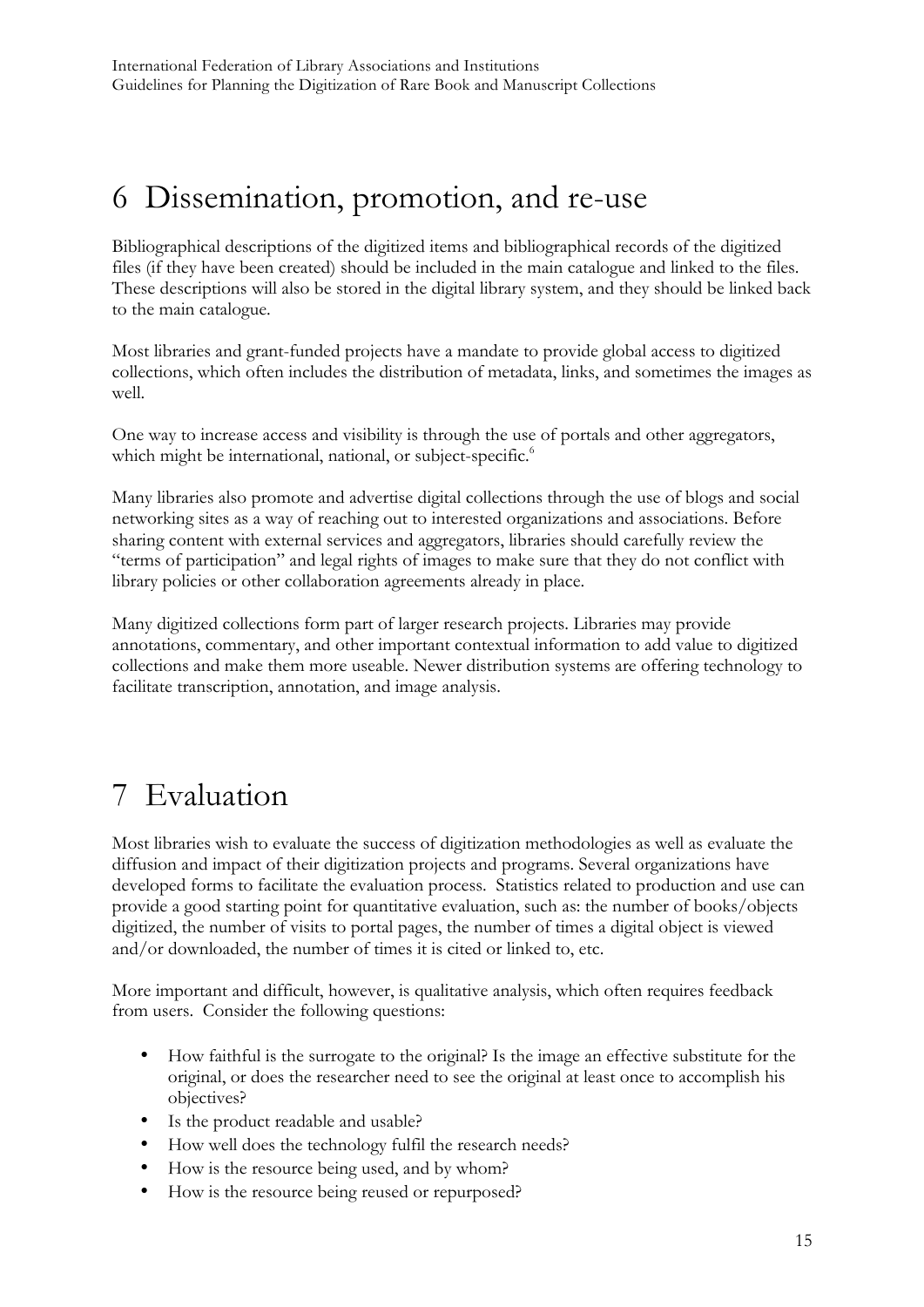• What is the impact on the use of the physical collection?

Statistics about the digitization program should be incorporated into all regular reports of library activities and use.

# 8 Longterm preservation of the digital collection

Institutions should develop strategies for the long-term preservation of their digital collections, especially in light of the cost of digitization, the investment of staff, and the stress that is put on rare and unique materials. Preservation can be accomplished in-house, out-sourced to vendors or service organizations, or accomplished using a distributed, consortium model. Standard requirements are in place for Trusted Digital Repositories (TDRs), but they are difficult for most libraries to achieve on their own.<sup>7</sup>

At minimum, a library should maintain their digital collections in high resolution on regularly backed-up network servers and have processes and systems in place to monitor the integrity of the digital files over time. Storing multiple copies in geographically dispersed locations is also an accepted preservation strategy. A process should be in place for regularly evaluating the need to migrate the collection or emulate software functionality.

# 9 Summary of recommendations

- Plan projects carefully, and consider goals and objectives, copyright restrictions, funding, and institutional capabilities. Involve a mix of librarians, technologists, conservators, researchers, and administrators.
- Anticipate the needs of scholars and digital research methodologies, which might include big data, resource aggregation, detailed image analysis, data visualization, geospatial mapping, social media, etc.
- Leverage digitization projects to provide access to collections that have been hidden in the past and strive to unite them virtually with related materials at other institutions.
- Always digitize a complete intellectual entity, rather than part of it. Preserve the look and feel of the complete original object, and enhance its study as an historical artefact. Preserve both the structure and context of the original, document which copy has been digitized, and maintain a link back to the catalogue record.
- Never discard the original collections after digitization. Interaction with a digital surrogate can never provide the full range of knowledge that is gained from interacting with physical collections.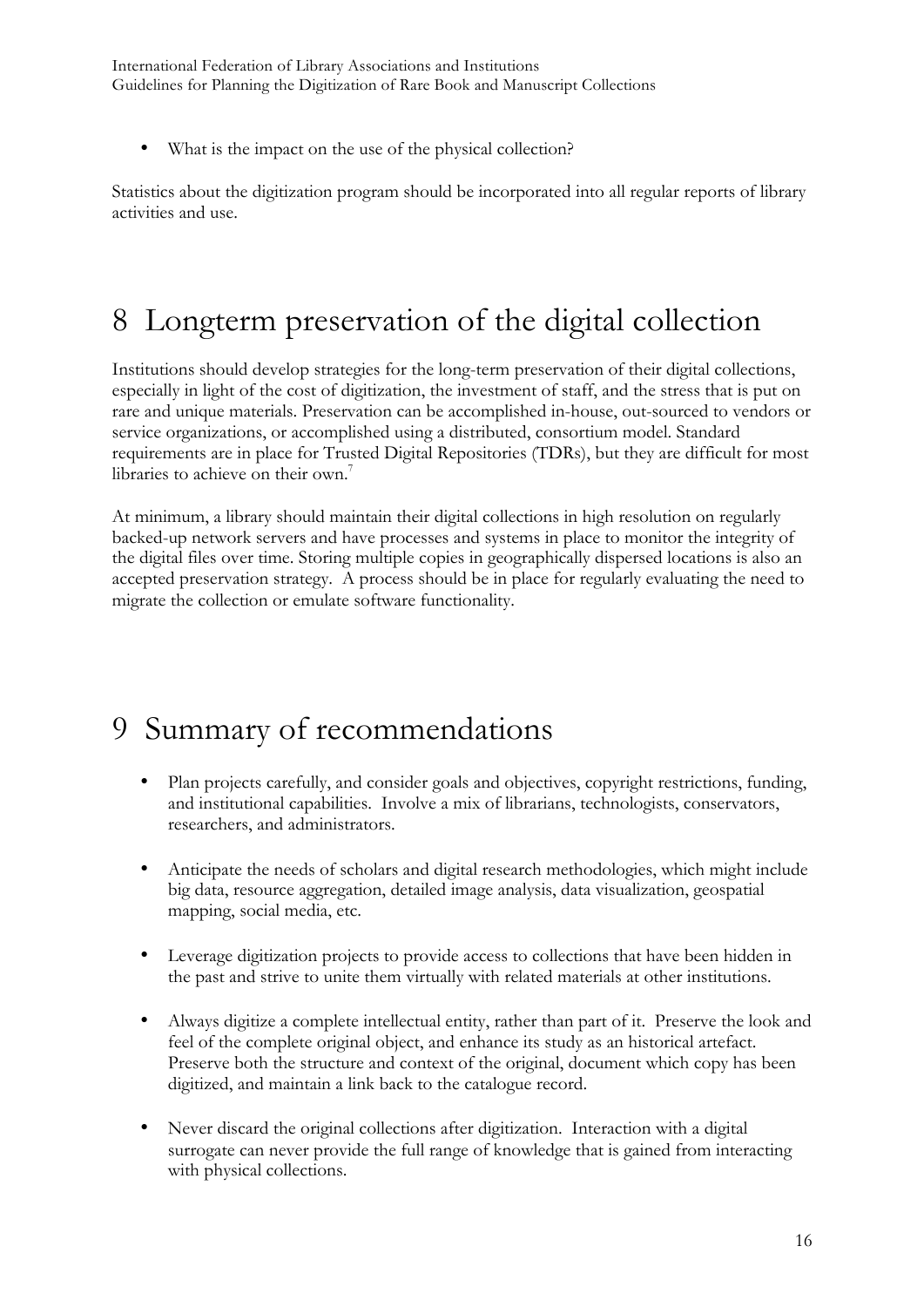- Provide high-resolution colour images that include technical information about the images, information about copyright, a scale and colour chart, zooming capability, and, when possible and appropriate, full-text searching, full or partial transcriptions of the texts, and geospatial coordinates. Use persistent identifiers for the digital resources.
- Provide as much descriptive, structural, technical, and administrative metadata as you can. Provide a link back to a description of the physical object at its permanent repository.
- Document the creation of a digital collection they same way you would a new physical collection and make this information available to researchers.
- Provide free, worldwide access to research resources and provide users the ability to download digitized objects, collections, and metadata in a way that is easily aggregated, used, and imported into digital research and publication platforms.
- Expose digital collections through external portals and aggregation services.
- Evaluate and document the results of the project.
- Ensure the longterm preservation of digital collections.

## References

*Online resources were accessed on 22 June 2014 unless otherwise noted.*

1. Some standards that take a more comprehensive approach include:

Detusche Forschungspemeinschaft. (2013, February). *DFG Practical Guidelines on Digitisation*. Retrieved from http://www.dfg.de/formulare/12\_151/ (English)

Bibliothèque nationale de France, Bayerische Staatsbibliothek, Universitat de València, Herzog August Bibliothek Wolfenbüttel, and Bibliothèque Royale de Belgique. *Project Europeana Regia.* The following three documents are available from: http://www.europeanaregia.eu/en/project-europeana-regia/project-documentation

- *Attractive Guidelines for Users*. (2009)
- *State of the Art in Image Processing (2011)*
- *Quality Management [in the field of medieval manuscripts and other prestigious objects]* (2011)

IFLA and UNESCO. (2002, March). *Guidelines for Digitization Projects: For Collections and Holdings in the Public Domain, Particularly Those Held by Libraries and Archives*. Retrieved from http://portal.unesco.org/en/ev.php-URL\_ID=7315&URL\_DO=DO\_TOPIC&URL\_SECTION=201.html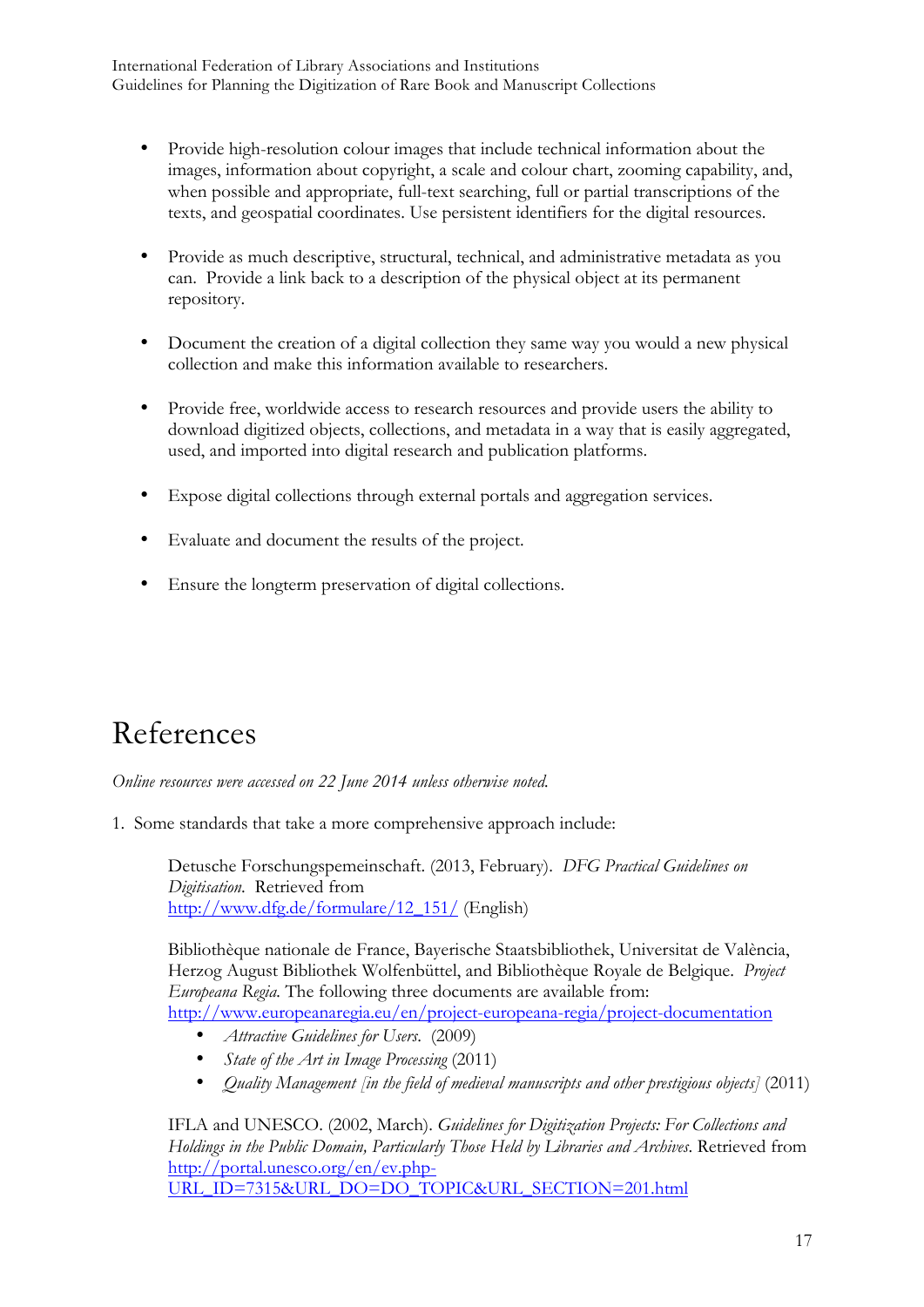2. More minimal approaches with links to other resources include:

Kavčič-Čolič, A. (2001, August). *Selected Literature in the Field of Digitization*. Retrieved from http://www.ictparliament.org/sites/default/files/2011 training puerto ricoalenka\_kavcic\_-selected\_literature\_in\_the\_field\_of\_digitization.pdf

UNESCO. (In progress). *Fundamental Principles of Digitization of Documentary Heritage*. ["The purpose of this text is to collate in one document, the basic information needed to understand the requirements of digitization."] Retrieved from http://www.unesco.org/new/fileadmin/MULTIMEDIA/HQ/CI/CI/pdf/mow/digitiz ation\_guidelines\_for\_web.pdf

3. Guidelines that focus on digital capture and specific media include:

American Library Association, Association for Library Collections and Technical Services, Preservation and Reformatting Section. (2013, June). *Minimum Digitization Capture Recommendations*. Retrieved from http://www.ala.org/alcts/resources/preserv/minimum-digitization-capturerecommendations

Federal Agencies Digitization Initiative Still Image Working Group. (2010, August.) *Technical Guidelines of Digitizing Cultural Heritage Materials: Creation of Raster Image Master Files for the Following Originals: Manuscripts, Books, Graphic Illustrations, Artwork, Maps, Plans, Photographs, Aerial Photographs, and Objects and Artifacts*. Retrieved from http://www.digitizationguidelines.gov/guidelines/FADGI\_Still\_Image-Tech Guidelines 2010-08-24.pdf

4. Digital preservation remains a pressing concern, as evidenced by this UNESCO declaration:

UNESCO and University of British Columbia. (2012, September 26-28). *UNESCO/UBC Vancouver Declaration: The Memory of the World in the Digital Age: Digitization and Preservation*, 26-28. Retrieved from http://www.unesco.org/new/fileadmin/MULTIMEDIA/HQ/CI/CI/pdf/mow/unesc o\_ubc\_vancouver\_declaration\_en.pdf

5. IFLA is now using Creative Commons licenses for its publications.

Creative Commons. (n.d.). Retrieved June 27, 2014 from Creative Commons website, http://creativecommons.org/

6. Aggregators and portals are proliferating. Two common international efforts include Europeana (http://www.europeana.eu/) and the Internet Archive (https://archive.org/). Examples of national efforts include Gallica in France (http://gallica.bnf.fr/), Trove in Australia (http://trove.nla.gov.au/), and the Digital Public Library of America in the United States  $(\text{http://dp.la}).$